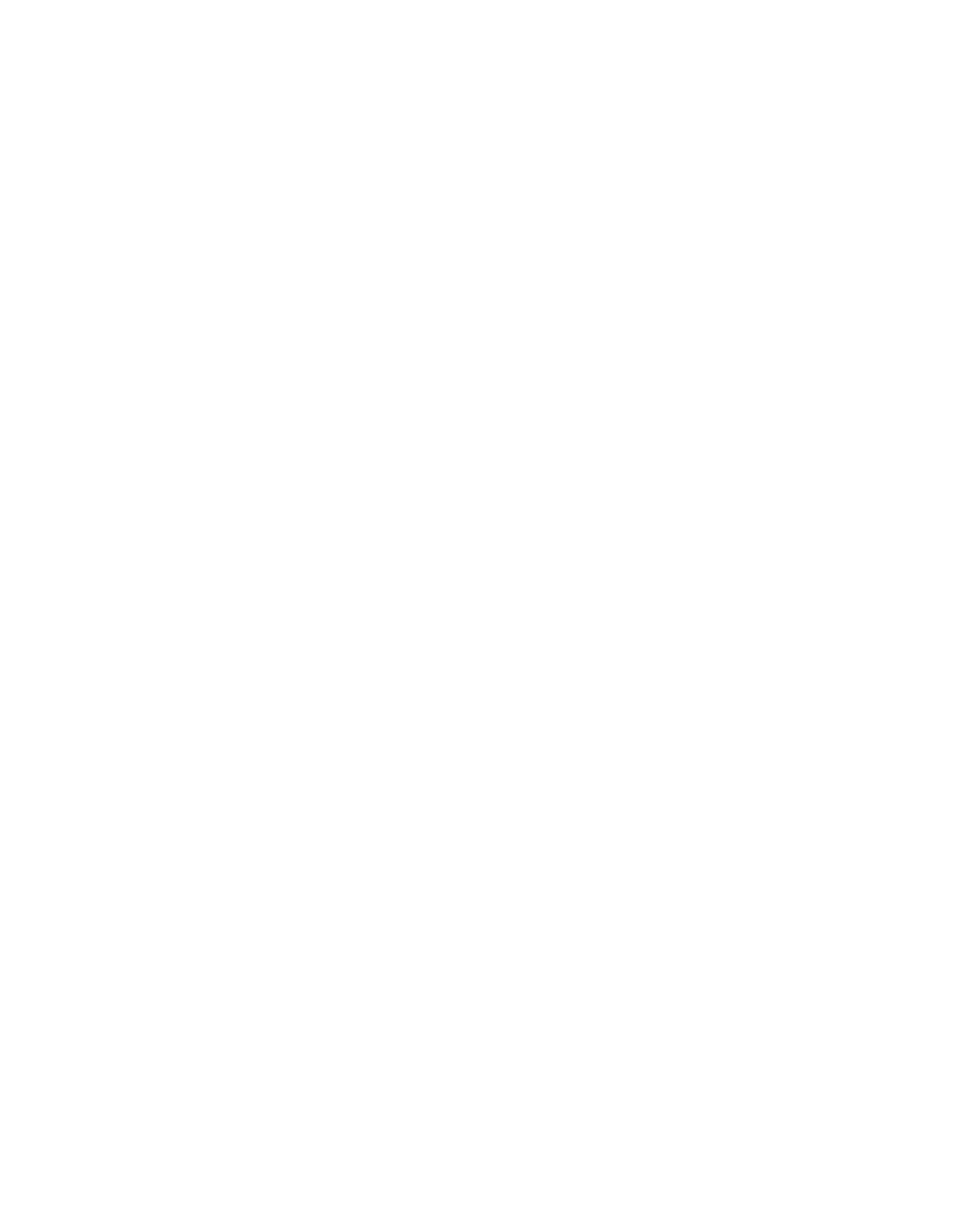## *SILENT NIGHT, HOLY NIGHT*



© 2019, Gordon Ring Music All rights reserved.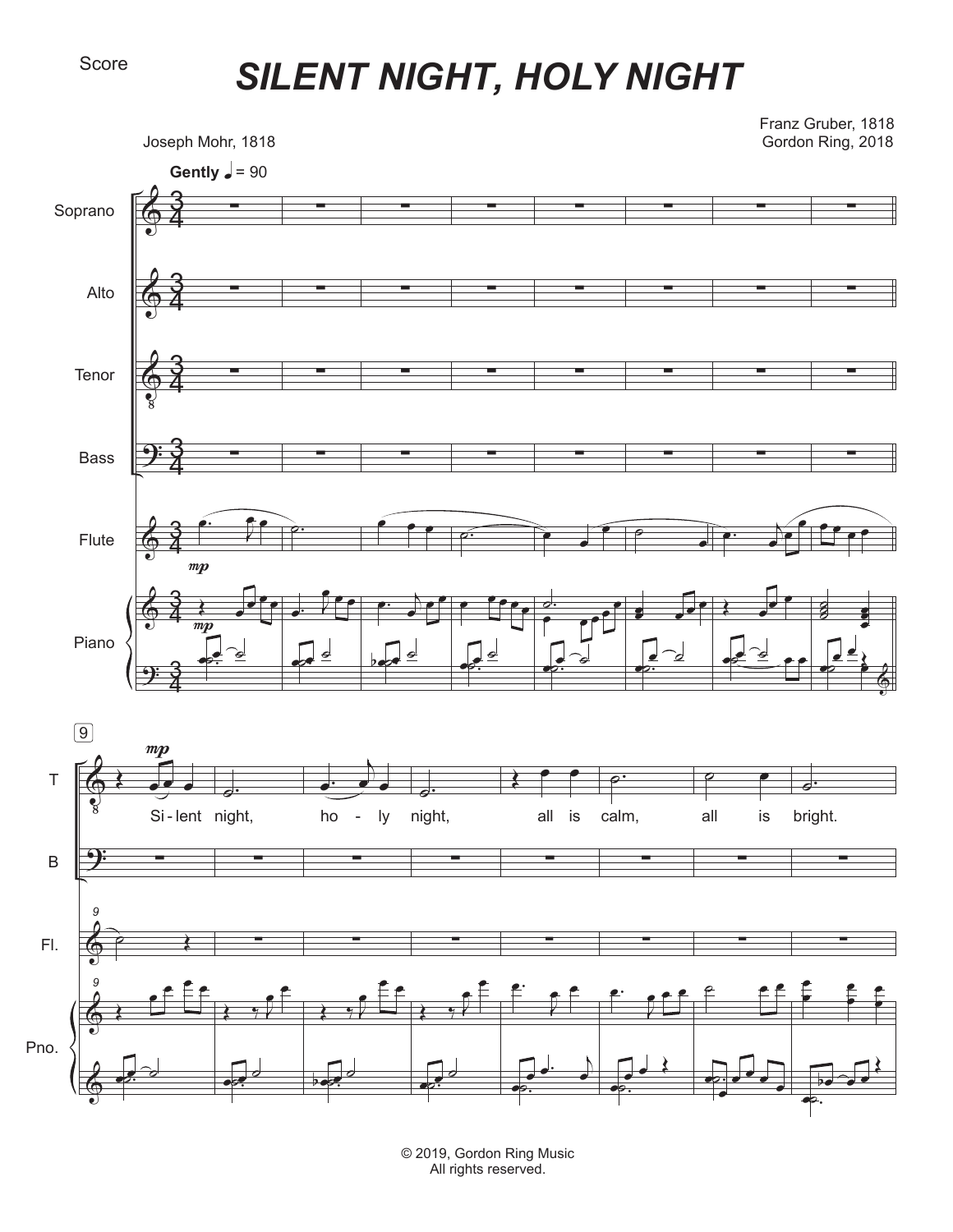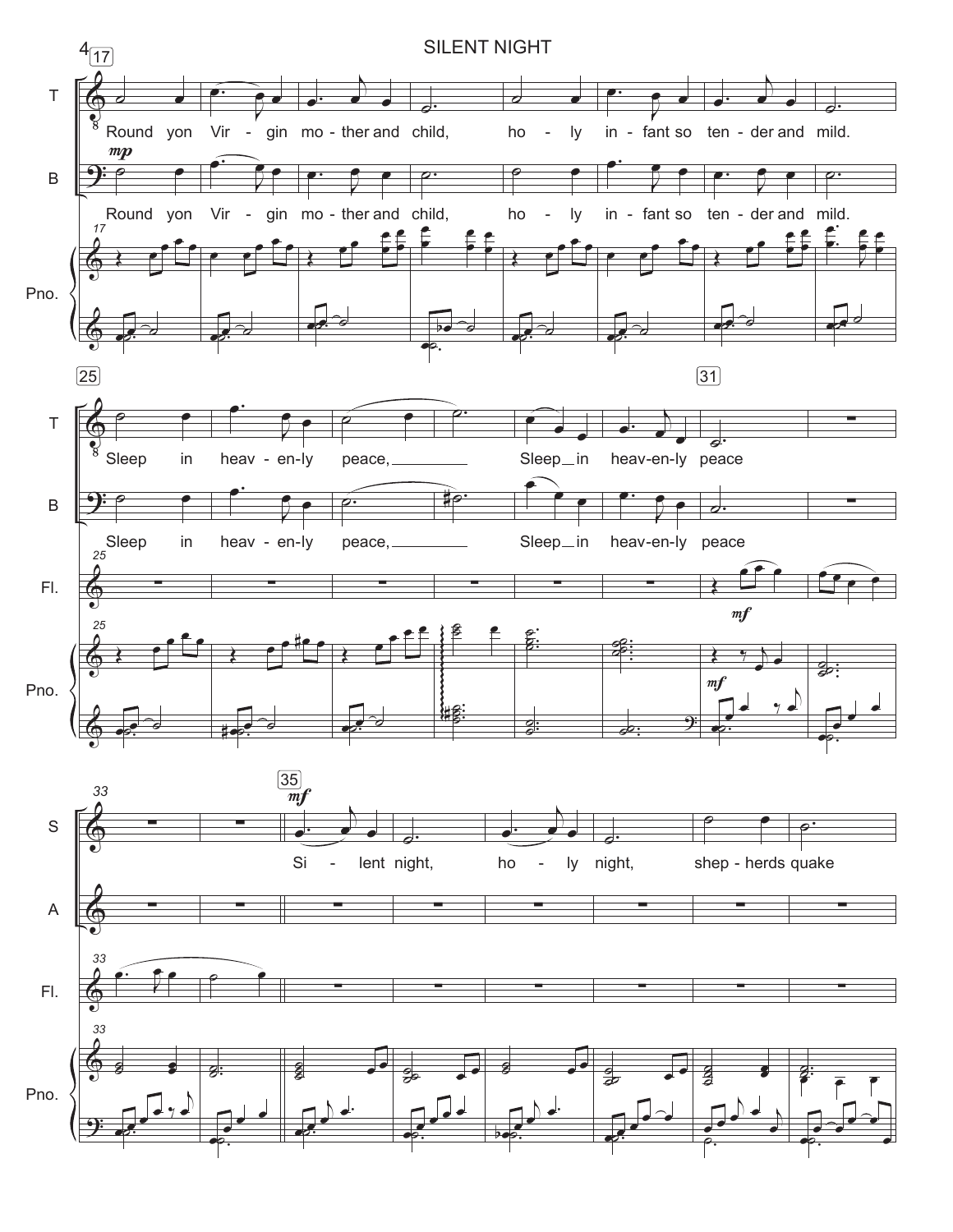

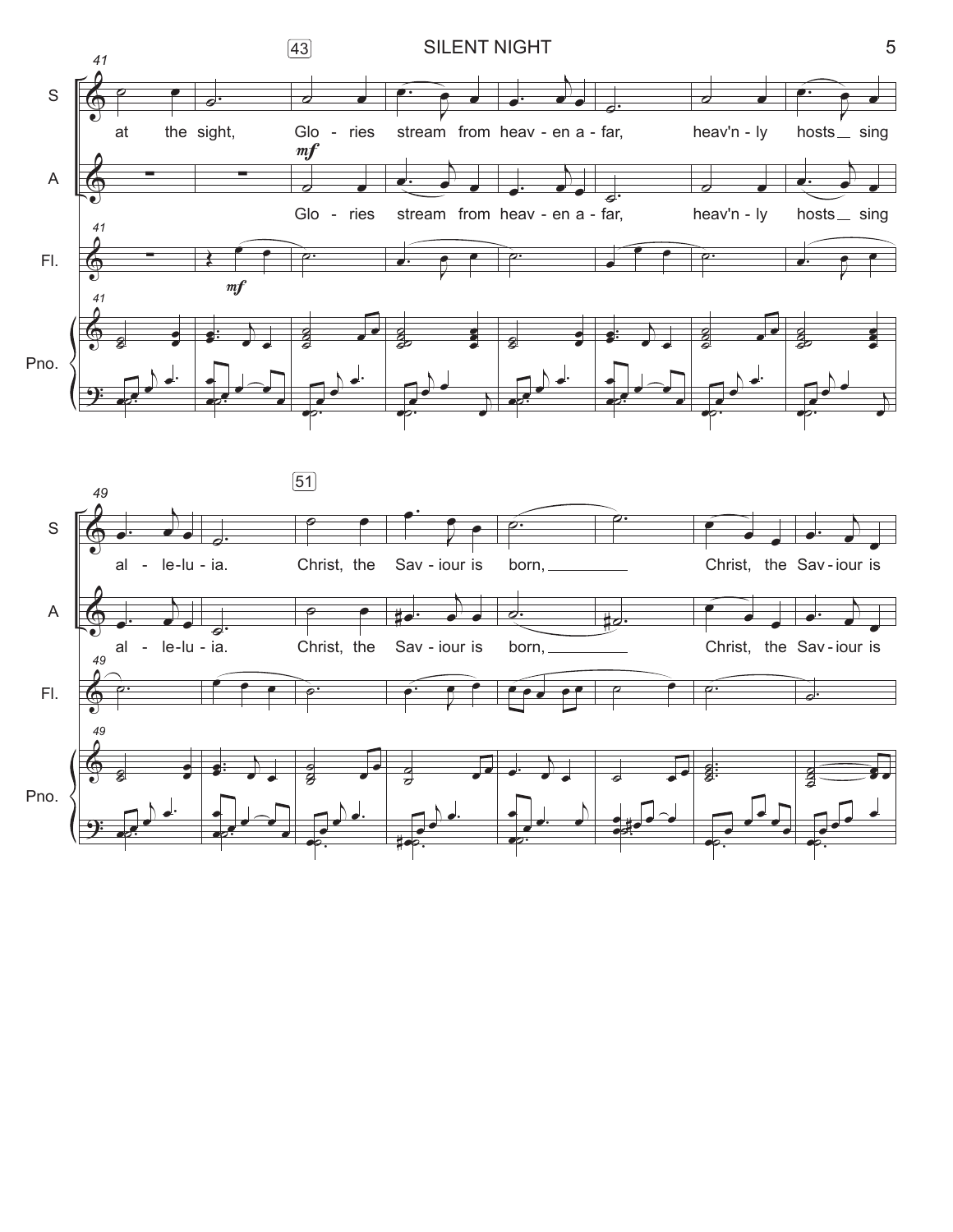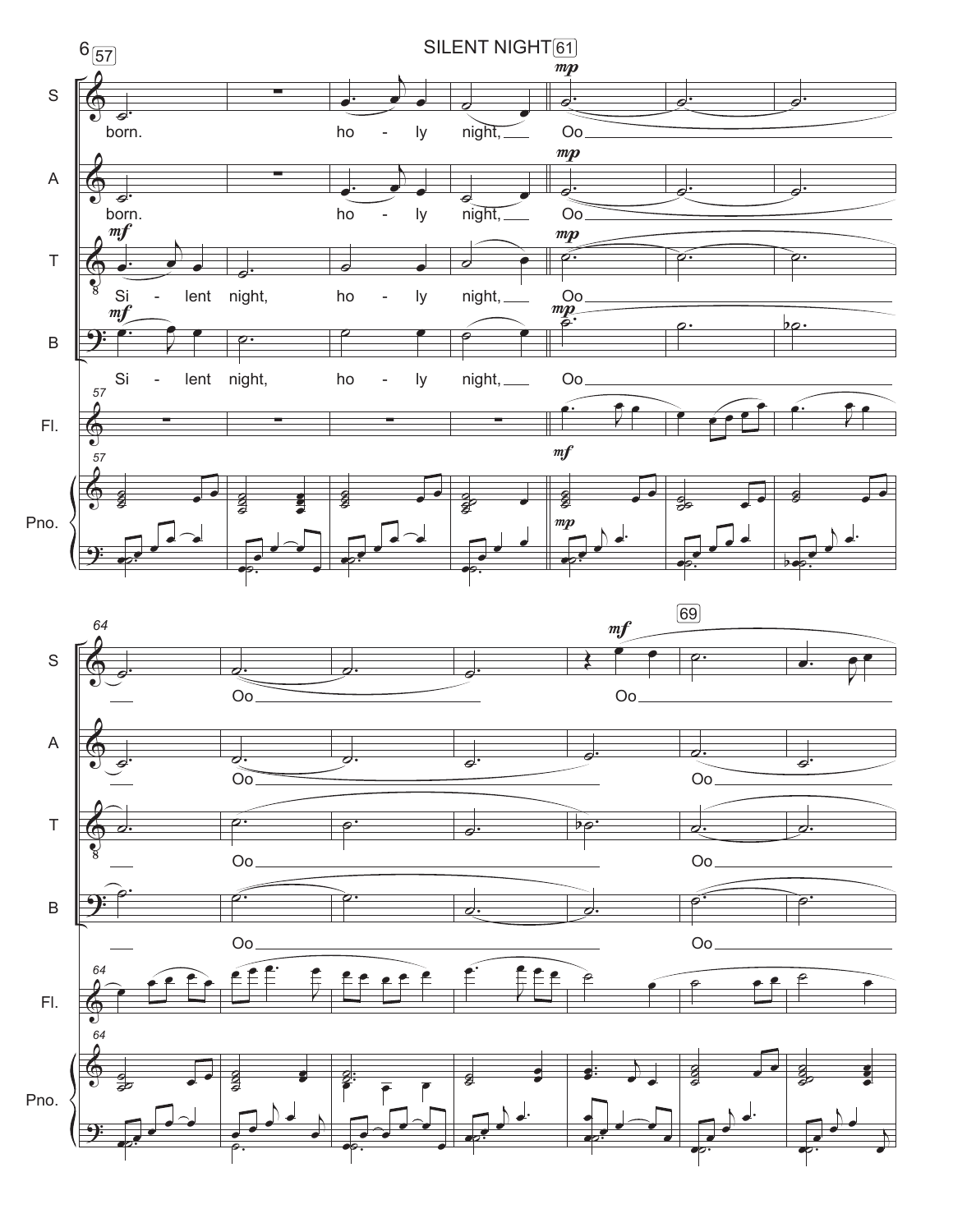